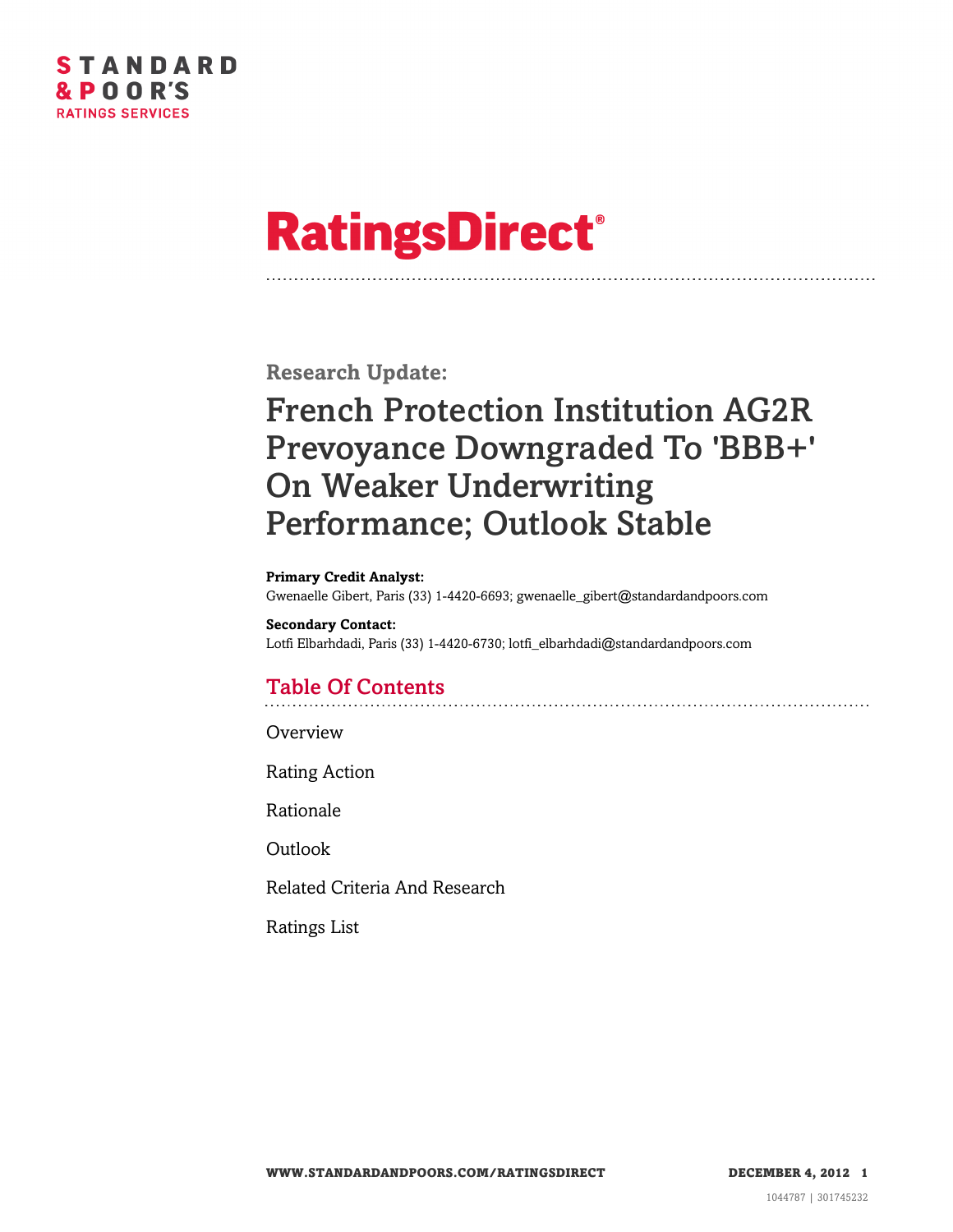**Research Update:**

# French Protection Institution AG2R Prevoyance Downgraded To 'BBB+' On Weaker Underwriting Performance; Outlook Stable

#### <span id="page-1-0"></span>**Overview**

- Increasing claims and higher costs related to France's reform of the legal retirement age are dampening AG2R Prevoyance's efforts to improve its underwriting performance.
- Furthermore, increasing credit risk in AG2R's investment portfolio is weighing on its financial profile.
- We are consequently lowering our ratings on AG2R and its subsidiary PRIMA to 'BBB+' from 'A-'.
- The stable outlook reflects our anticipation that AG2R's strong competitive position should help gradually improve its underwriting performance and that good capital adequacy will likely support AG2R's overall credit profile over the next one to two years.

### <span id="page-1-1"></span>Rating Action

On Dec. 4, 2012, Standard & Poor's Ratings Services lowered its long-term counterparty credit and insurer financial strength ratings on French protection institution AG2R Prevoyance and its subsidiary PRIMA to 'BBB+' from 'A-'. The outlook is stable.

#### <span id="page-1-2"></span>Rationale

The downgrade reflects our opinion that increased claims on health and disability business and high costs related to the change in legal retirement age in France are hampering AG2R's efforts to improve its underwriting performance. Higher claims have prevented AG2R from meeting its underwriting earnings targets and will likely remain constraints on operating performance over the next two years. However, we expect AG2R to benefit from what we view as a strong and well-entrenched competitive position in its niches, allowing it to gradually improve its operating performance over the next two years.

AG2R has sound positioning nationwide and in various economic sectors as a leading group protection and health insurer. Together, AG2R and La Mondiale form one of the leading life, accident, and health insurance group in France. Consequently, our base-case scenario factors in our forecast that AG2R will post a non-life combined (loss and expense) ratio in the 112%-115% range in 2012, improving to less than 112% in 2013. AG2R's non-life business comprises health, accident, accidental death, disability, and worker's compensation. We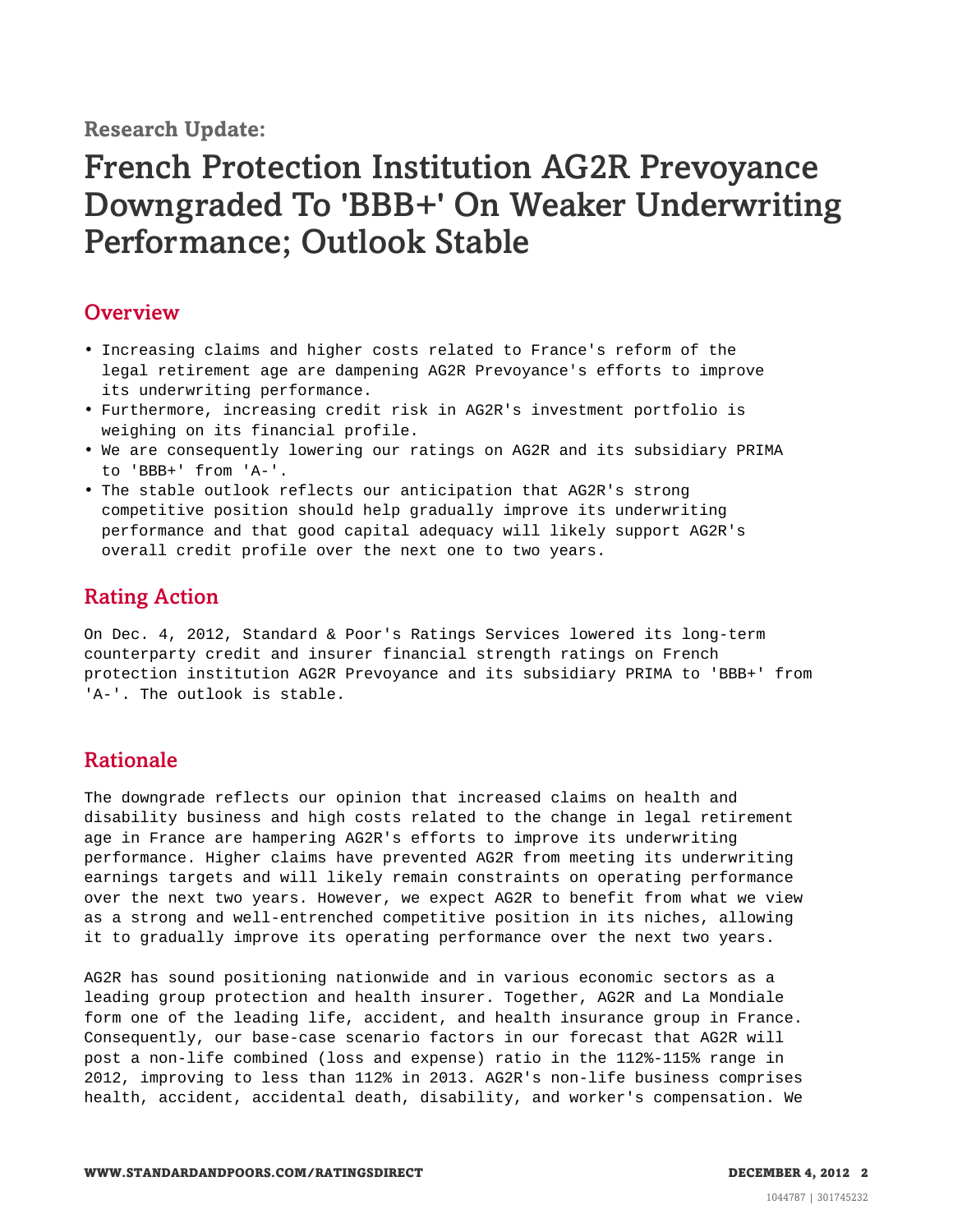also expect the group's term-life business to boast a combined ratio of less than 70% over the same period. The expense ratio should continue to average 20%. These figures should translate into operating earnings of €25 million to €40 million yearly, all other factors remaining equal.

Increasing risks related to the investment portfolio are also weighing on AG2R's financial profile. We still consider the average credit quality of AG2R's investment portfolio to be strong, but at the lower end of the range according to our criteria. Credit risk increased during 2011 and 2012, dampening the quality of AG2R investments. The proportion of equities in the portfolio remains below the French market average, but still adds to earnings volatility.

A more subdued earnings outlook also constrains the company's financial flexibility, which in our view is the main cause of AG2R's funding future needs.

We view risk-adjusted capital adequacy as good. Despite a significant proportion of soft forms of capital, like the present value of future profits, we consider that AG2R's level of capital compares well with that of peers in the French market. A conservative quota-share reinsurance program relieves AG2R from a substantial portion of its capital requirements. We also view reserving as prudent.

### <span id="page-2-0"></span>**Outlook**

The stable outlook reflects our anticipation that AG2R's strong competitive position should help gradually improve its underwriting performance. It also factors in our belief that good capital adequacy will likely support the group's overall credit profile over the next one to two years.

We could lower the ratings if, over that period, AG2R's operating performance did not meet our underlying base-case assumptions. We could also lower the rating if capital adequacy weakened as a result of deteriorating investments, exceptional losses, or unfunded growth, or if AG2R's business profile were to weaken.

We could raise the ratings if the group's operating performance materially and sustainably exceeded our base-case forecasts, with equally prudent reserving, and if capital adequacy improved to levels more supportive of the ratings.

#### <span id="page-2-1"></span>Related Criteria And Research

- Refined Methodology And Assumptions For Analyzing Insurer Capital Adequacy Using The Risk-Based Insurance Capital Model, June 7, 2010
- Interactive Ratings Methodology, April 22, 2009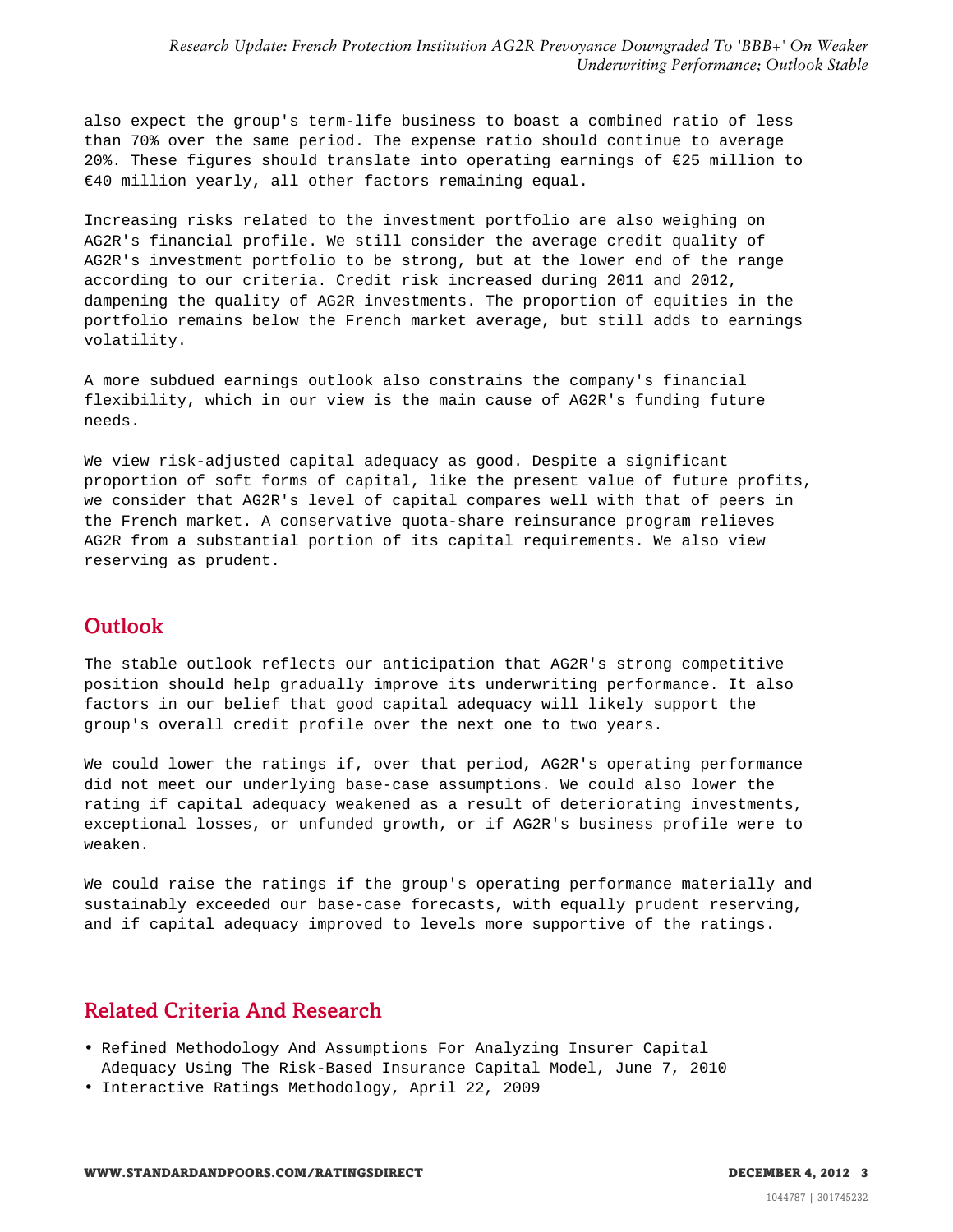### <span id="page-3-0"></span>Ratings List

|  | Downgraded; CreditWatch/Outlook Action |  |
|--|----------------------------------------|--|
|--|----------------------------------------|--|

|                            | Ͳი                  | From           |
|----------------------------|---------------------|----------------|
| AG2R Prevoyance            |                     |                |
| PRIMA                      |                     |                |
| Counterparty Credit Rating | $BBB+ /Stable / --$ | A-/Negative/-- |
| Financial Strength Rating  | $BBB+ /Stable / --$ | A-/Negative/-- |

#### **Additional Contact:**

Insurance Ratings Europe; InsuranceInteractive\_Europe@standardandpoors.com

Complete ratings information is available to subscribers of RatingsDirect on the Global Credit Portal at www.globalcreditportal.com. All ratings affected by this rating action can be found on Standard & Poor's public Web site at www.standardandpoors.com. Use the Ratings search box located in the left column. Alternatively, call one of the following Standard & Poor's numbers: Client Support Europe (44) 20-7176-7176; London Press Office (44) 20-7176-3605; Paris (33) 1-4420-6708; Frankfurt (49) 69-33-999-225; Stockholm (46) 8-440-5914; or Moscow 7 (495) 783-4009.